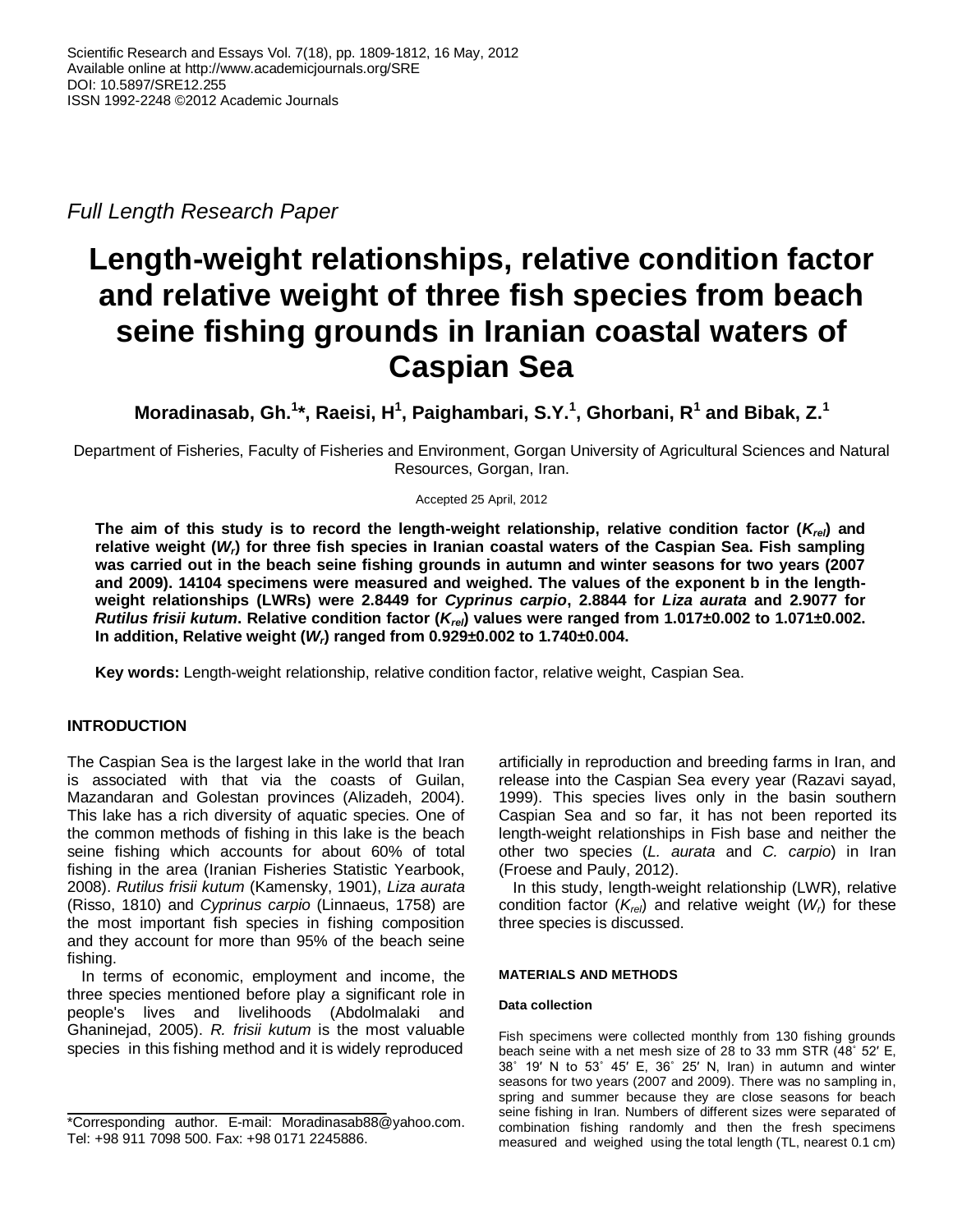**Species** *n* **Length (cm)** *WLR* **parameters and statistics** *r* **2 Mean S.E Min Max** *a* **SE (a) 95% CL(a)** *b* **SE (b) 95%CL (b)** *Rutilus frisii kutum* 4870 41.95 0.094 20.5 62.5 0.0179 0.022 0.0161-0.0198 2.9077 0.0139 2.8803-2.9350 0.91 *Cyprinus carpio* 2090 46.08 0.181 22.7 72.4 0.0314 0.029 0.0275-0.0358 2.8449 0.0175 2.8104-2.8793 0.93 *Liza aurata* 7144 36.55 0.075 21.3 60.5 0.0157 0.019 0.0144-0.0172 2.8844 0.0124 2.8599-2.9088 0.93

**Table 1.** Descriptive statistics and length-weight parameters for the three fish species in the fishing grounds beach seine Iranian coastal waters of Caspian Sea.

n, number of individuals sampled; S.E, standard error; Min, minimum, Max, maximum; a, intercept; b, slope; CL 95%, confidence limits; r<sup>2</sup>, coefficient of determination.

and body weight (BW, nearest 1 g), respectively. Total data were pooled together in each species without sexing.

factor  $(K_{rel})$  and the relative weight  $(W<sub>l</sub>)$  were calculated by following the equations (Le cren, 1951; Froese, 2006; Wege and Anderson, 1978):

#### **Data analysis**

The length-weight relationships were estimated by using following equation (Froese, 2006):

#### $W = a l^b$

Where *W* is the body wet weight (g), *L* is the total length (cm), *a* is the intercept of the regression and *b* is the regression coefficient (slope). The parameters *a* and *b* of the length-weight relationships were estimated by the least-squares method based on logarithms:

*Log (W) = log (a) + b log (L)*

A t-test was used for comparison the *b* values obtained from the linear regressions with isometric values (Sokal and Rohlf, 1987):

$$
t_s = \frac{(b-3)}{S_b}
$$

Where  $t_s$  is the t-test value, *b* the slope and  $S_b$  the standard error of the slope (*b*). The comparison between the obtained values of t-test and the respective tabled critical values allowed the determination of the b values statistically significant, and their inclusion in an isometric (*b*=3) or allometric range (negative allometric; *b*<3 or positive allometric; *b*>3).

In addition, for each individual, the relative condition

$$
t_s = \frac{(b-3)}{S_b}
$$

Where  $t_s$  is the t-test value, *b* the slope and  $S_b$  the standard error of the slope (*b*). The comparison between the obtained values of t-test and the respective tabled critical values allowed the determination of the b values statistically significant, and their inclusion in an isometric (*b*=3) or allometric range (negative allometric; *b*<3 or positive allometric; *b*>3).

In addition, for each individual, the relative condition factor (*Krel*) and the relative weight (*Wr*) were calculated by following the equations (Le cren, 1951; Froese, 2006; Wege and Anderson, 1978):

$$
K_{rel} = \frac{W}{aL^b}
$$
  

$$
W_{rm} = 100 \frac{W}{a_m L^b}
$$
  

$$
W_r = \frac{W}{W_s}
$$

Where *W* is the body wet weight (g), *L* is the total length (cm), *a* and *b* are the parameters of length-weight relationships, *W<sup>s</sup>* is a standard weight representing the75th percentile of observed weights at that length, *a<sup>m</sup>* is geometric mean *a* and *b<sup>m</sup>* is geometric mean *b*. Statistics

were performed using the R software version 2.11.0.

## **RESULTS AND DISCUSSION**

A total of 14104 specimens of three fish species were collected from the fishing grounds beach seine Iranian coastal waters of Caspian Sea during the present study. The number of individuals sampled (*n*), the length and weight ranges, parameters *a* and *b* of the length-weight relationships, the standard error of *b* value and the determination coefficient  $(r^2)$  for the three species are given in Table 1.

In this study, relative weight was obtained for *R. frisii kutum* 0.929±0.002. Several factors influence in the growth of the fish such as hereditary characteristics, food reserves, environmental factors, pollution, etc. Investigations carried out indicate that growth *R. frisii kutum* in the recent years has decreased (Abdolmalaki and Ghaninejad, 2005). This can be mainly attributed to artificial breeding and restocking programs carried out every year by the Iranian Fisheries Organization (Table 2).

Over fishing and the elimination of larger individuals of this species due to the use of inappropriate fishing gears have also contributed to this situation. Considering that there is no selection involved in choosing male and female spawners for artificial breeding programs, the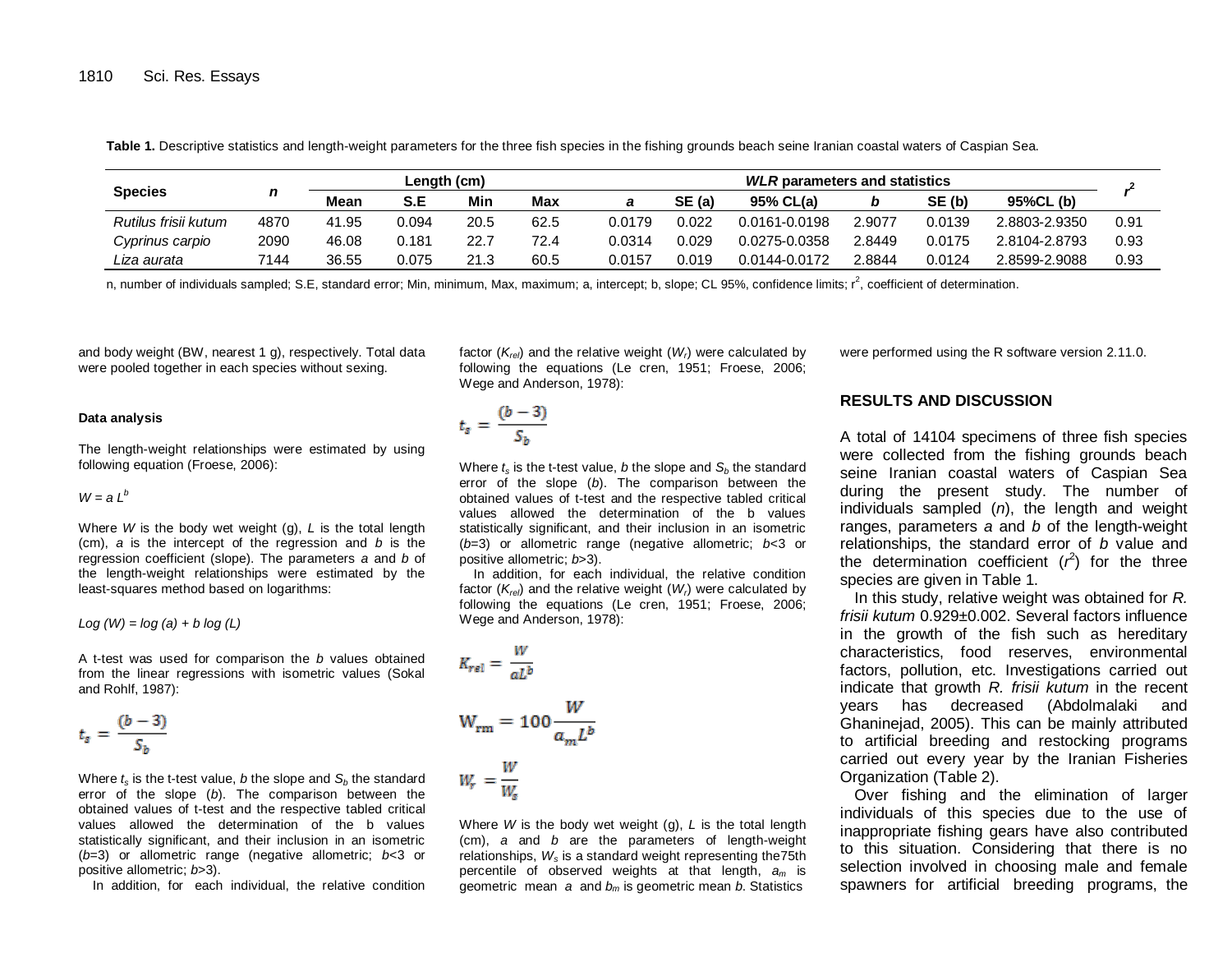**Table 2.** Relative condition factor  $(K_{rel})$  (±S.E) and Relative weight  $(W_l)$  (±S.E) for the three fish species in the fishing grounds beach seine Iranian coastal waters of Caspian Sea.

| Relative condition factor $(K_{rel})$ |      |      |                   | Relative weight $(Wi)$ |      |                   |  |
|---------------------------------------|------|------|-------------------|------------------------|------|-------------------|--|
| <b>Species</b>                        | Min  | Max  | Mean (S.E)        | Min                    | Max  | Mean (S.E)        |  |
| Rutilus frisii kutum                  | 0.43 | 2.57 | $1.017 \pm 0.002$ | 0.38                   | 2.32 | $0.929 \pm 0.002$ |  |
| Cyprinus carpio                       | 0.45 | 2.91 | $1.029 \pm 0.004$ | 0.69                   | 4.30 | $1.594 \pm 0.006$ |  |
| Liza aurata                           | 0.38 | 3.28 | 1.071±0.002       | 0.62                   | 5.25 | $1.740 \pm 0.004$ |  |

Min, minimum; Max, maximum; S.E, standard error.

**Table 3.** Length-weight relationships obtained from other parts of the world for *L. aurata* and *C. carpio*.

| <b>Species</b>  | <b>Location and references</b>                            | Type of<br>length | Length<br>(cm) | <b>Sex</b> | а      | b     |
|-----------------|-----------------------------------------------------------|-------------------|----------------|------------|--------|-------|
| Liza aurata     | Portugal; Algarve (Borges et al., 2003)                   | TL                | $20.1 - 40.5$  | Unsexed    | 0.0078 | 3.006 |
|                 | Croatia; Eastern Adriatic, (Dulcic and Glamuzina, 2006)   | TL                | $21.5 - 44.2$  | Unsexed    | 0.0181 | 2.952 |
|                 | Greece; G. Saronikos, (Stergiou and Moutopoulos, 2001)    | SL                | $15.5 - 21.0$  | Mixed      | 0.0078 | 3.230 |
| Cyprinus carpio | Japan; Shioda Plain, Nagano Prefecture, (Carlander, 1969) | TL                | $31.5 - 57.0$  | Unsexed    | 0.0060 | 3.210 |
|                 | Turkey; Lake Iznik, Marmara, (Tarkan et al., 2006)        | TL                | 14.2 - 48.8    | Unsexed    | 0.0250 | 2.830 |
|                 | Spain; Araquil River, Navarra, (Miranda et al., 2006)     | TL                | $7.1 - 59.0$   | Mixed      | 0.0120 | 3.070 |

gene bank of this species is gradually shifting.

Thus providing the required conditions for natural spawning in rivers where this species migrates to and or the semi-natural breeding of *R. frisii kutum* in earthen ponds where the selection of breeders is allowed even if only of a small size is stressed more than before (Khanipour and Valipour, 2009).

A result of present study isn't in agreement with reports of Stergiou and Moutopoulos (2001) and Carlander (1969) and is in agreement with reports of Tarkan et al (2006) (Table 3).

In studies of population dynamics high condition factor values shows of favorable environmental conditions (such as: habitat and prey availability) and low values indicate less favorable environmental conditions (Blackwell et al., 2000). Relative condition factor (Krel) is commonly factor for indicate the condition of fish species. In our study, Liza aurata (1.071±0.002) had best performance, while Krel value in Rutilus frisii kutum (1.017±0.002) was lowest across caught species (Table 2).

Table 3 indicates a and b parameters of weight-length relationships of selected species obtained from other parts of the world. Our results mostly agreed with the sturgeon species studies given in Table 3. The difference of a and b can be affected area, sex, season, degree of stomach fullness, gonad maturity, health, habitat, nutrition (Tesch, 1971).

### **ACKNOWLEDGEMENTS**

We thank Iranian Fisheries Organization and Beach

seine fishing cooperative societies for cooperation.

#### **REFERENCES**

- Abdolmalaki Sh, Ghaninejad D (2005). Report on stock assessment and composition of the commercial bony fishes on the southern Caspian Sea. Fisheries Research Institute. Bandar Anzali, p. 132.
- Alizadeh H (2004). Introduction to the Features of the Caspian Sea. Norbakhsh publ., p. 120.
- Blackwell BG, Brown ML, Willis DW (2000). Relative Weight (Wr) Status and Current Use in Fisheries Assessment and Management. Rev. Fish. Sci., 8: 1-44.
- Borges TC, Olim S, Erzini K (2003). Weight-length relationship for fish species discarded in commercial fisheries of the Algarve (southern Portugal). J. Appl. Ichthyol., 19(6): 394-396.
- Carlander KD (1969). Handbook of freshwater fishery biology. Volume 1. The Iowa State University Press. Ames. Iowa. DOI [http://dx.doi.org/.](http://dx.doi.org/)
- Dulcic J, Glamuzina B (2006). Length-weight relationships for selected fish species from three eastern Adriatic estuarine systems (Croatia). J. Appl. Ichthyol., 22: 254-256.
- Froese R (2006). Cube law, condition factor and Length-Weight relationships: history, meta-analysis and recommendations. J. Appl. Ichthyol., 22: 241-253.
- Froese R, Pauly D (2012). Fish base. World Wide Web Electronic Publication. Available at http://www.fishbase.org. (accessed on 16 February 2012).
- Khanipour AA, Valipour A (2009). Kutum jewel of the Caspian Sea. Iranian Fisheries Research Organization. Tehran. Iran, p. 97.
- Iranian Fisheries Statistic Yearbook (2008). Statistic catch fishes the basin southern Caspian Sea. Budget and code office- Statistic group and fishing developing study. Tehran Iran, p. 56.
- Le cren ED (1951). The length-weight relationships and seasonal cycle in gonad weight and condition in the perch (*Perca fluviatilis*). Anim. Ecol., 20: 201-219.
- Miranda E, Oscoz J, Leunda PM, Escala MC (2006). Weight-length relationships of cyprinid fishes of the Iberian Peninsula. J. Appl. Ichthyol., 22: 297-298.
- Razavi sayad B (1999). Introduction to the ecology of the Caspian Sea.